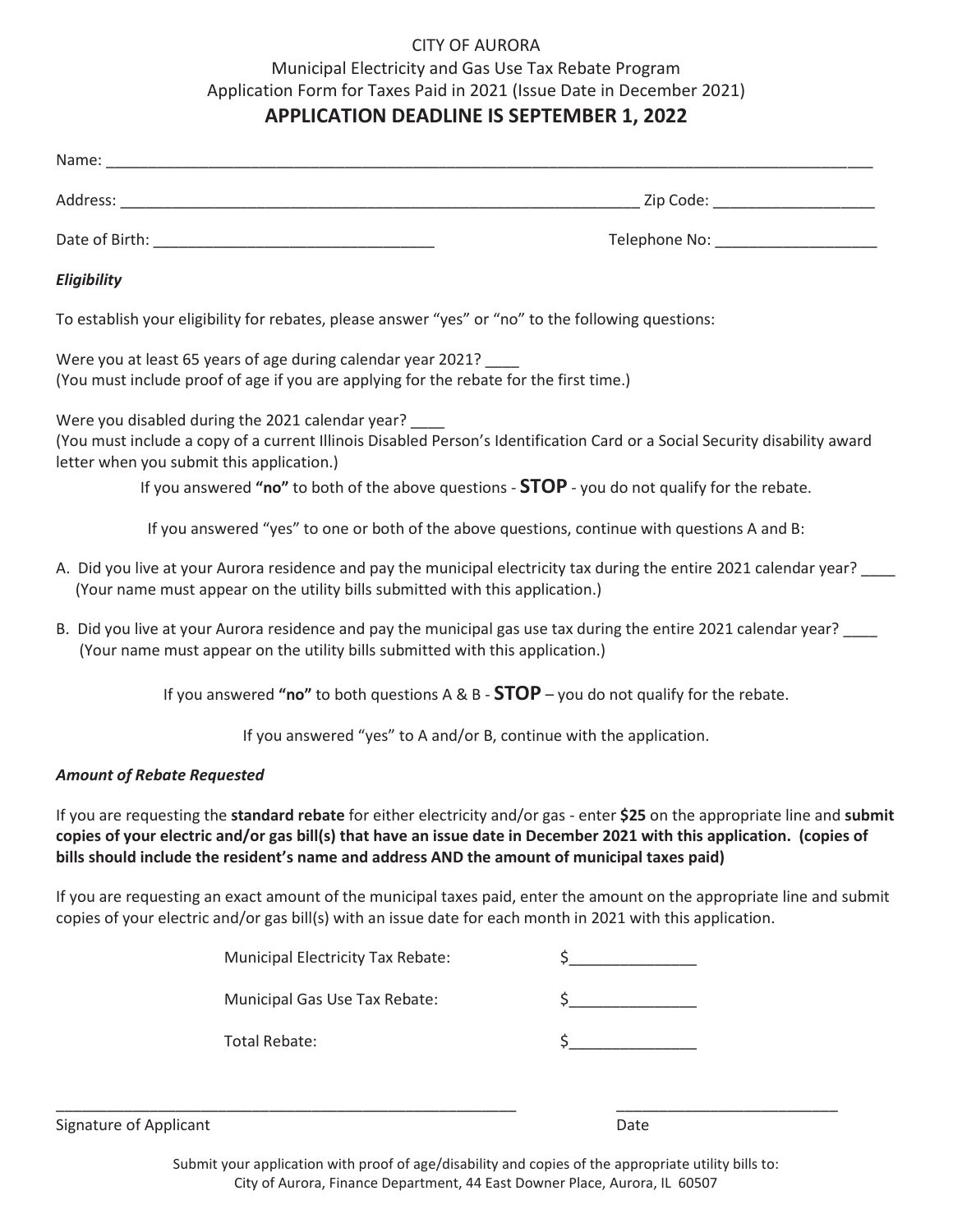### CITY OF AURORA Municipal Electricity and Gas Use Tax Rebate Program Instruction Sheet **APPLICATION DEADLINE IS SEPTEMBER 1, 2022**

### *General*

- 1. The City of Aurora will rebate amounts paid for the municipal electricity and gas use tax to eligible individuals (as defined below) once each year.
- 2. Rebates will be based upon municipal tax payments made by eligible individuals during 2021.
- 3. Eligible individuals must use the application form provided by the city to request rebates of municipal electricity and gas use taxes paid.
- 4. Only one rebate of municipal electricity and gas use taxes will be issued per residence.
- 5. The standard rebate amounts are \$25 for municipal electricity tax and \$25 for municipal gas use tax. A rebate of more than \$25 for either tax will be issued only if an eligible individual has paid more than \$25 in municipal electricity and/or gas use taxes and submits copies of the monthly bills with the application.
- 6. Applications and supporting documentation should be delivered or mailed to:

City of Aurora Finance Department 44 East Downer Place Aurora, IL 60507

- 7. Rebate applications for the 2021 rebate year must be delivered to the city's Finance Department or, if mailed, postmarked by **September 1, 2022**.
- 8. Depending upon the volume of applications, processing time may be considerable. A rebate check may not be issued until eight weeks or more after the receipt of an application.
- 9. Questions concerning the municipal electricity and/or gas use tax rebates should be directed to the City of Aurora Finance Department at (630) 256-3510. However, applicants are asked to refrain from calling the Finance Department to check on the status of rebate checks because responding to status inquiries slows the processing of applications.

## *Eligible Individuals*

To be eligible for a rebate of the municipal electricity and/or gas use tax paid in 2021, an individual must:

- 1. Have been a resident of the City of Aurora during the entire 2021 calendar year.
- 2. Have been 65 years of age or more **OR** disabled during the 2021 calendar year.
- 3. Have been the individual listed on the electric and/or gas bill(s) for his/her residence and paid the municipal electricity and/or gas use tax during the entire 2021 calendar year.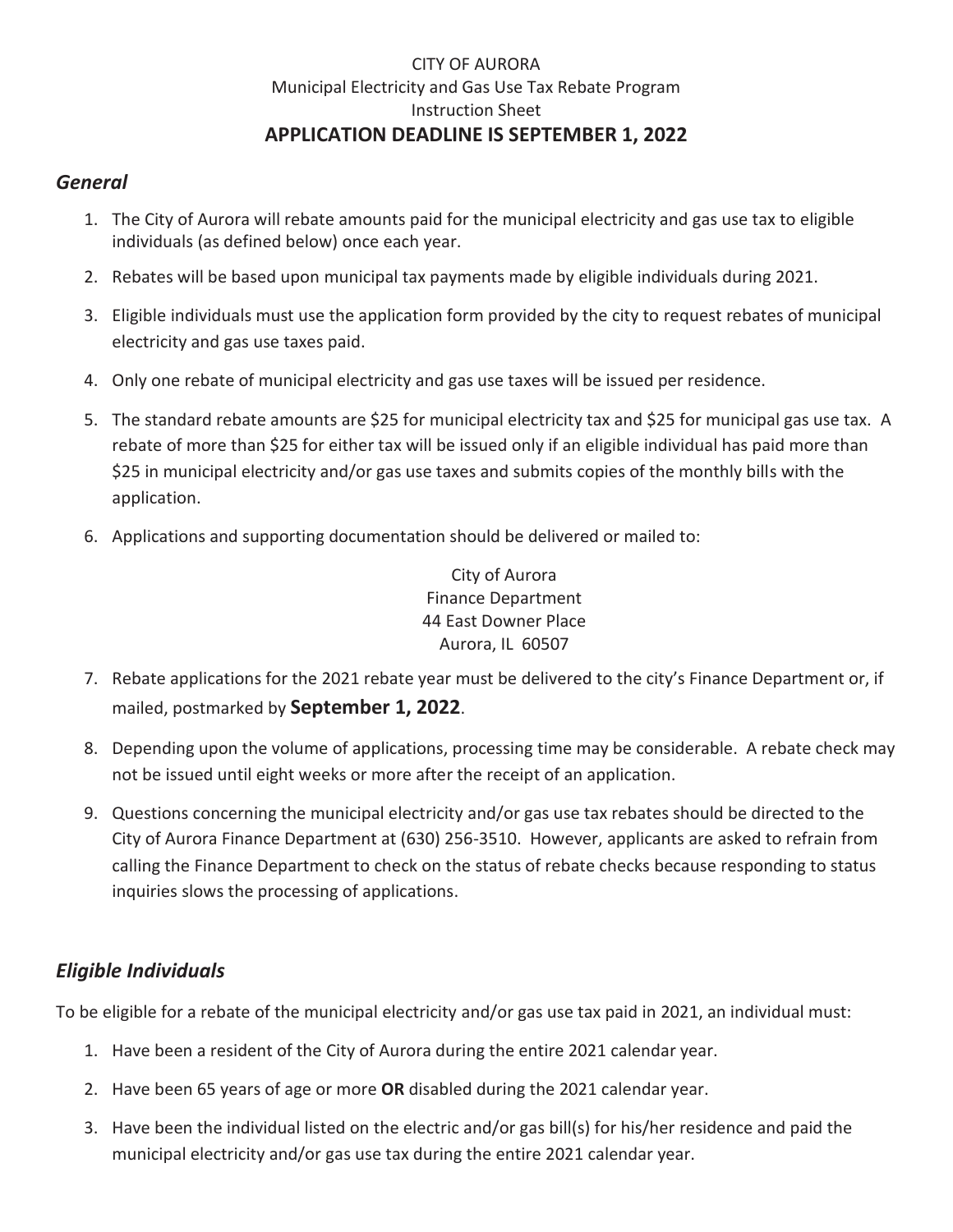### *Required Supporting Documentation*

The following documentation must accompany a rebate application:

.

- 1) Proof of age. Acceptable documentation for proof of age includes a copy of a birth certificate, a driver's license, or a state identification card. If the eligible individual qualified for a utility tax rebate by being 65 years old or more in a prior rebate year, submission of proof of age for the current rebate year is not necessary.
- 2) Proof of disability. A copy of the **Illinois Disabled Person's Identification Card** or a Social Security disability award letter will be accepted as proof of disability.
- 3) If the standard \$25 rebate amounts are requested, a copy of the electric bill and/or natural gas utility bill for the residence with an ending service date of December 2021 must accompany the application. The name of the individual applying for the rebate must appear on the utility bills. Also, the bills must include **all pages** that reflect that the municipal electricity and natural gas use taxes were actually assessed.
- 4) If rebates of more than the standard amounts are requested, copies of the electric and/or natural gas bills for each month of 2021 must accompany the application. The name of the individual applying for the rebate must appear on the utility bills.

### *Special Instructions*

- 1. If an eligible individual paid for utilities through rent payments, the individual may obtain the rebates of the standard amounts if he submits a copy of his rental agreement or a letter from the management office (on the management office's letterhead) with the application. The rental agreement or letter must a) indicate that the individual was the renter of the premises concerned during the entire 2021 calendar year, **and** b) identify the utilities (electricity and/or natural gas) that were included in the rent payments.
- 2. If an eligible individual paid for utilities through assessments paid to a homeowners or similar association, the individual may obtain rebates of the standard amounts if he submits a signed letter from the association (on the association's letterhead) with the rebate application. The letter must a) state that the individual was the owner of the residential premises concerned during the entire 2021 calendar year **and** b) identify the utilities (electricity and/or natural gas) that were included in the assessments paid by the individual to the association.
- 3. In some circumstances, an eligible individual may have paid for one utility directly to the utility company and the other utility through rent payments or association assessments. In such circumstances, appropriate documentation must be submitted with the rebate application to reflect this. For example: if an eligible individual paid for electricity directly but paid for natural gas through rent payment, he or she would submit a copy of the December 2021 electric bill and a copy of his/her rental agreement reflecting that charges for gas were included in the rent payments.